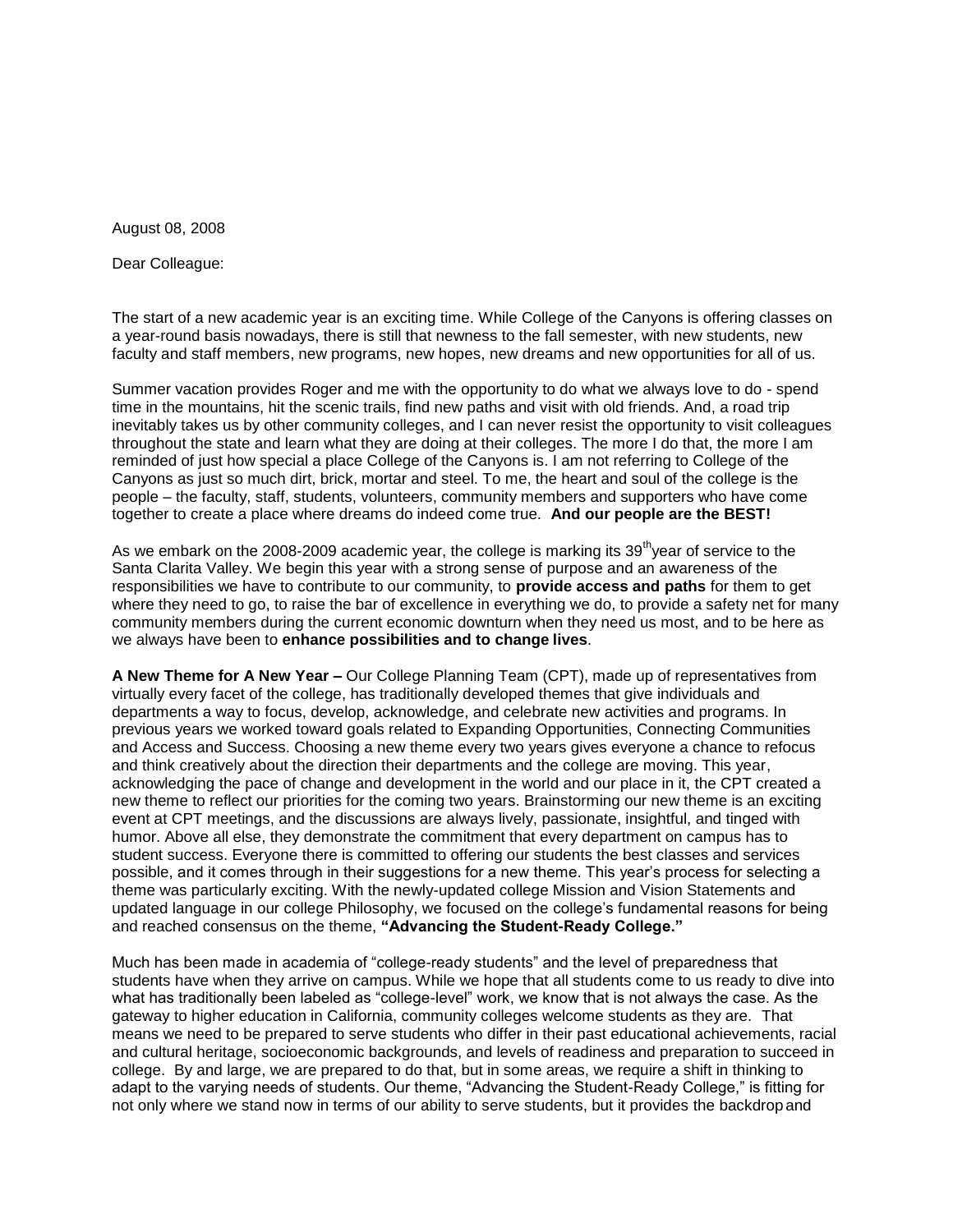context for developing our action plans and carrying out our strategic goals. This new theme will help us to move forward in new and meaningful ways.

**We Are Decidedly Different –**I'd like to share with you a long-held belief of mine. Quite some time ago, I ran across an article on Albert Einstein in which he stated that the definition of "insanity" was "doing the same thing over and over, expecting different results." The simplicity of this statement struck me at a fundamental level. How on earth can we expect change, if we insist on doing things the same way over time? And, in a world that expects us to keep up with change as it occurs, how on earth can institutions like ours react to the demands and needs of our communities if we aren't willing do to things differently?

So, I am particularly gratified when College of the Canyons is singled out, time and again, for leading the way in developing innovative solutions to current challenges. I am gratified that the faculty and staff who are the heart and soul of our college embrace the challenges we face, take risks, work as a well-drilled team to find solutions, and **dare to think differently**. With this philosophy in mind, we free ourselves to fearlessly pursue our dreams, the dreams of our students and of our community. We enable ourselves – by being constantly responsive– to touch lives, one person at a time.

That is what makes us unique among the 110 California Community Colleges and why I am so proud to be associated with our college.

**A Quick Look Back –** As we begin to think about what we want to accomplish in the year ahead, I'd like to take a moment and reflect. It is inspiring to look back on all that we accomplished in just 12 short months, what we did for the first time, and see what a high level of "student-readiness" we have already achieved. In 2007-08 the most visible outcome was becoming **a two-campus college** with the opening of the Canyon Country Campus just in time for the fall 2007 semester. I still marvel at what a remarkable accomplishment that was, given that the parking lot was installed the weekend before classes started, and so many of you donned work clothes, rolled up your sleeves, endured the summer heat, and pitched in at the last minute to apply the finishing touches and to spruce things up so we could put our best foot forward the day we opened. But it wasn't enough just to open the campus. No, in fact, Canyon Country continued to get better throughout the year as we made improvements to the facility, made adjustments so things could work more smoothly, and continued to expand on the potential of the new campus to make it a continuously improving resource for students.

As impressive as that was, we also managed to open three new instructional facilities at the same time. **Aliso Hall, Aliso Lab, and Hasley Hall all made their debut**. And again, it was because many of you gave up nights and weekends and jumped in to lend your helping hands by moving furniture, installing software and computers and the myriad of things we needed to do to get these buildings ready for students. The camaraderie, collegiality, care and can-do attitude displayed by so many was such an inspiring way to start the year and demonstrated your commitment to not only your colleagues, but to our students who are our ultimate beneficiaries.

At the same time, other improvements were happening on both campuses. The East PE building and tennis courts began to take shape, plans for updating the cafeteria and Culinary Arts lab were developed, and work begun; some elements of Business Services moved from the A building to renovated spaces in the Classroom Village; plans for expansion of the Library and Media Arts buildings were developed; new and improved signage on the Valencia campus was finally developed and installed; food services, the TLC and Library on the Canyon Country campus were improved; more parking lots were paved in Canyon Country, the 110,000 square foot University Center began to take shape, and the list just goes on and on……

**We Achieve –** We had many accomplishments this past year that were remarkable and underscored our commitment to advancing the student-ready college. I couldn't possibly include the whole list here, but the sampling below demonstrates the breadth and depth of achievements of which we can all be proud. We:

- $\checkmark$  Completed our Educational and Facilities Master Plans for 2007-2012.
- Saw **enrollment climb to 21,300** in Fall 2007 –the most ever!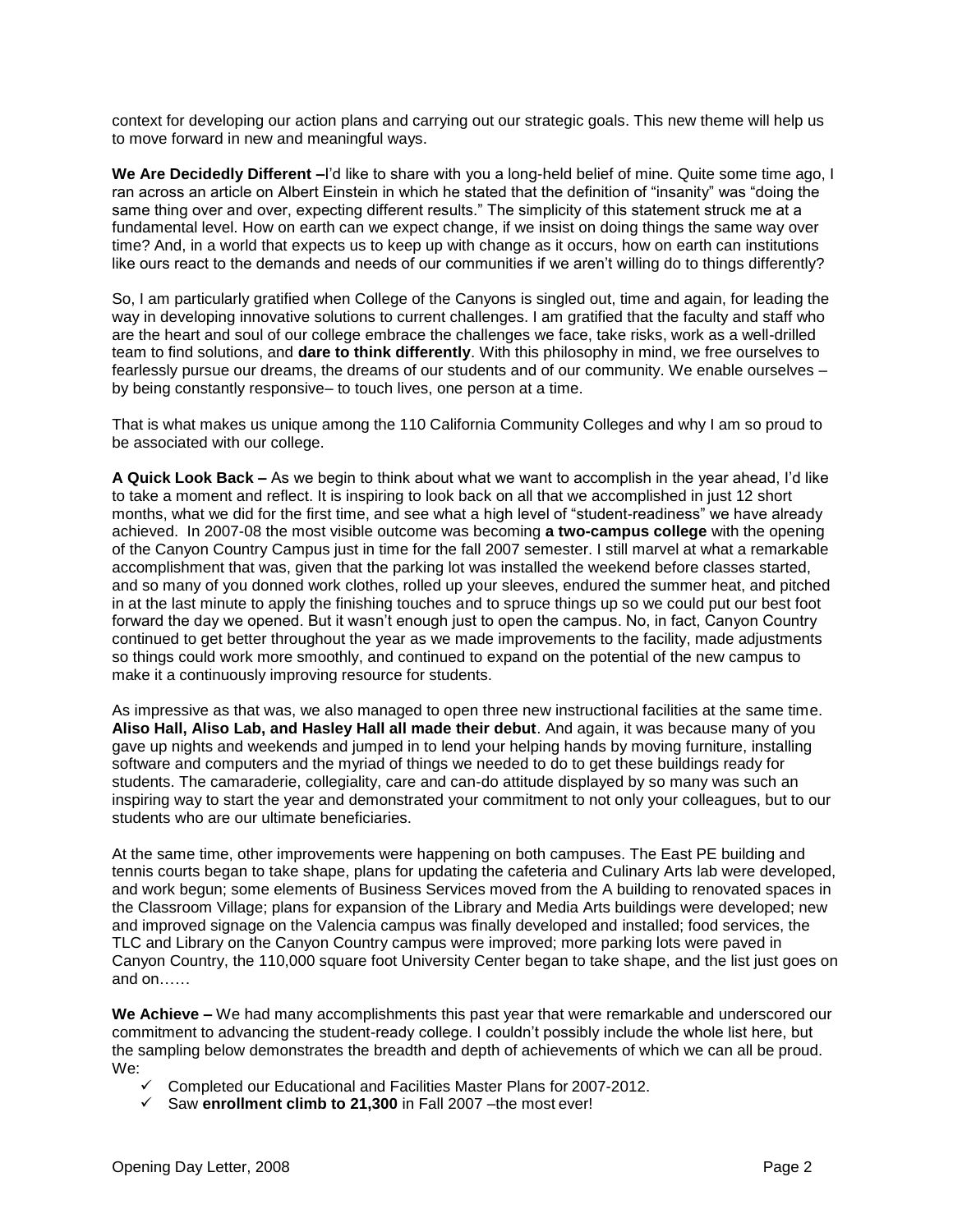- $\checkmark$  Graduated 1,147 students again the most ever!
- $\checkmark$  Nearly tripled the number of summer enrichment classes offered to high school students.
- $\checkmark$  Developed four new certificate programs.
	- **Automotive Technology** 
		- **Building Inspection**
		- **Landscape Maintenance**
	- Retail Management
- $\checkmark$  Updated 217 courses.
- $\checkmark$  Doubled the number of new nursing students.
- $\checkmark$  Wrote our self-study for the college's accreditation.
- Demonstrated our fiscal stability and responsibility through a series of **six audits** by an independent firm — one each for the district and COC foundation, and two each for bond measures C and M – that noted **no exceptions**,
- $\checkmark$  Began the accreditation process with the American Bar Association for our Paralegal program.
- $\checkmark$  Completed a successful re-accreditation of the Child Development Center.
- $\checkmark$  Increased the number of online students by 1,149 percent from when we first offered online classes in Fall 2000.
- Brought **student services to the Canyon Country Campus** including: counseling offices, admissions and student business office, a student health center, offices for specialized programs such as EOPS, DSPS, Career Campus, Student Development, and Service Learning, an assessment center with 12 computers, and a student services computer lab with internet access for online registration.
- $\checkmark$  Boosted the number of concurrently enrolled high school students by 17 percent, serving 1,295 during the Fall semester.
- $\checkmark$  Grew FTES in the Winter Session by 5 percent.
- $\checkmark$  Added more than 1,500 computers on both campuses, a 34 percent increase.
- Added **34 new and replacement faculty** members in the following fields:
	- **Animation**
	- **Anthropology**
	- $\blacksquare$  Art (4)
	- **Biology**
	- **Chemistry**
	- **Communications**
	- Counseling (5)
	- **Culinary Arts**
	- $\blacksquare$  English (3)
	- **Geology**

 $Music(2)$ Nursing (2)

History

Physical Education

Mathematics (3)

- 
- 
- 
- Sociology (2)
- **Theatre**
- $\checkmark$  Hired 52 new and replacement classified staff members and 12 new and replacement administrators.
- $\checkmark$  Launched the first-ever Leadership Education in Action Program (LEAP), in which 45 faculty, classified staff, and administrators participated and developed terrific "solutions" and "business plans" that are being implemented in the 2008-09 academic year.
- $\checkmark$  Initiated a faculty mini-grant program through the Foundation.
- $\checkmark$  Developed a new three-year strategic plan for the Foundation.
- $\checkmark$  Installed five new members on the Foundation Board of Directors.
- $\checkmark$  Welcomed the Los Angeles Chamber Orchestra to the Performing Arts Center.
- Won the 2007-08 California Community Colleges Economic and Workforce Development Exemplary Innovation Award for the Manufacturing Education Boot camp started by the Center for Applied Competitive Technologies.
- $\checkmark$  Collected more than 1,600 pairs of eyeglasses and donated them to the Lions Recycle for Sight Project.
- $\checkmark$  Opened the Early College High School at the Canyon Country Campus.
- $\checkmark$  Broke ground on the long-awaited University Center.
- $\checkmark$  Hosted the Santa Clarita Valley Sheriff's Station Toy Drive Giveaway on campus for the first time.
- $\checkmark$  Expanded our Friday night cinema series to every Friday night showcasing the new Cinema classroom in Hasley Hall.
- 
- Physical Science
- Political Science
- Psychology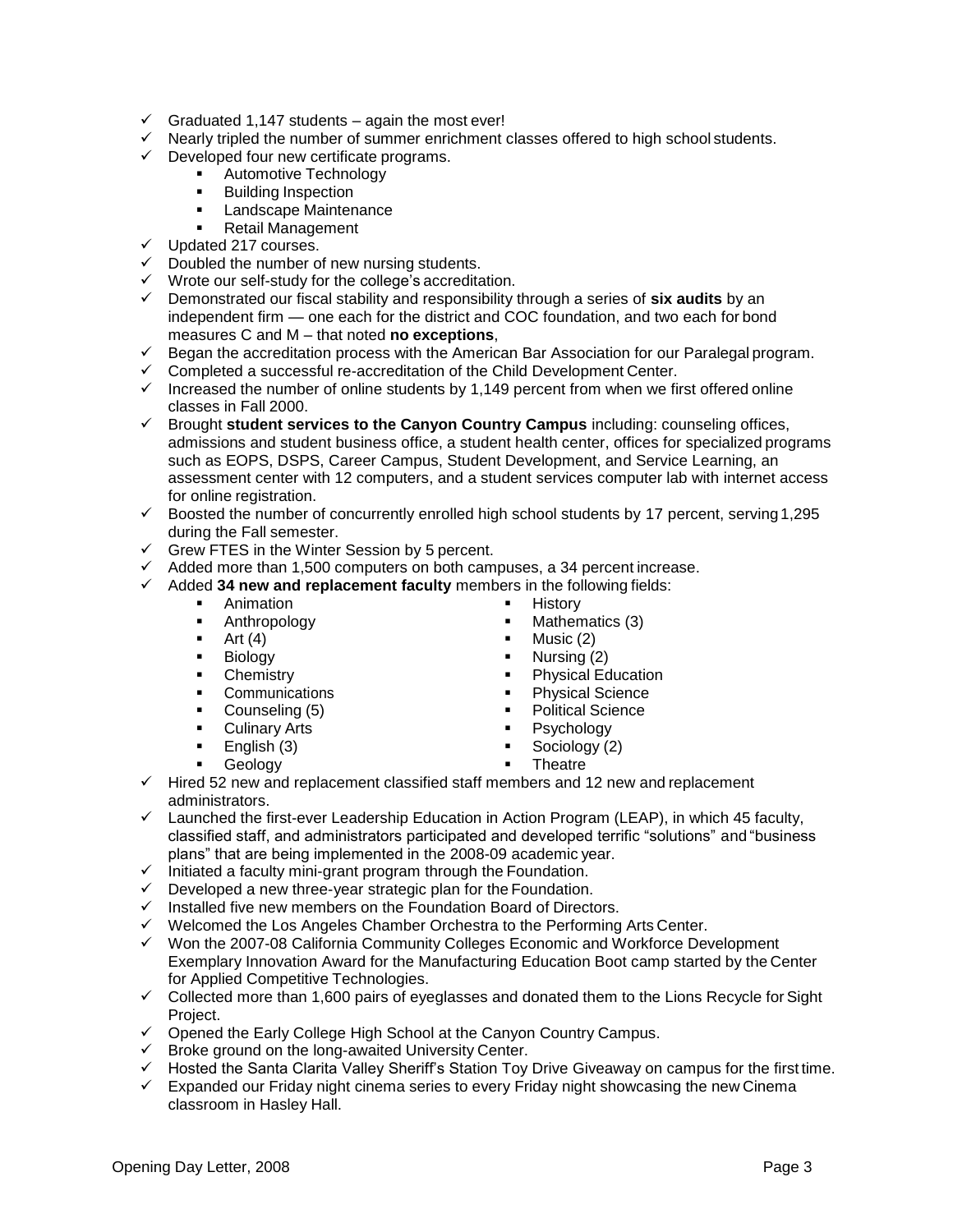- $\checkmark$  Launched a Friday afternoon children's films series.
- $\checkmark$  Exceeded our 8.3 percent FTES growth cap.
- Designed and constructed the amphitheatre at Canyon Country Campus.
- $\checkmark$  Launched a new advocacy Website providing the information and tools necessary to assist college supporters in advocating for a variety of college issues – including budget and a variety of legislation important to community colleges.
- $\checkmark$  Were recognized as a statewide leader and awarded \$6,751,087 in grant funding for 2007/08 to support program development and our students in emerging technologies like biotechnology and nanotechnology; Early Childhood Education; Nursing; SBDC; Teacher Preparation; Automotive Technology; Math, Engineering and Science Achievement; Child Development Center Expansion and more.
- $\checkmark$  Made significant progress in developing Student Learning Outcomes (SLOs). Departments have reported 67 percent of all courses and 60 percent of all certificate and degree programs now have defined SLOs. In addition, all institutional support services, instructional support services and student support services have completed Administrative Unit Outcomes (AUOs) and are using the results in their departmental planning processes.
- $\checkmark$  Welcomed state Assembly members Cameron Smyth and Anthony Portantino to the campus for a tour, and Congressman McKeon visited the campus for several special events.
- $\checkmark$  Offered a new course for literary writing and published a student literary magazine, Cul de Sac.
- $\checkmark$  Hosted the "Focus the Nation" Conference for the first time to discuss sustainable development and the issue of global warming.
- $\checkmark$  Implemented the field studies model for instructional delivery.
- $\checkmark$  Launched a Junior High Summer Institute to give students in the 7th and 8th grades exposure to possible careers in science, theatre, and engineering.
- $\checkmark$  Constructed a new box office in the Performing Arts Center that is easier to find and will better serve audiences.
- $\checkmark$  We were recognized for excellence:
	- The Speech team's Loretta Rowley earned a Bronze Medal in Communication Analysis at the 2008 Phi Rho National Speech Tournament in St. Charles, Illinois. This continues the team's **5-year streak of earning a medal in every national tournament** it has entered.
	- The National Council for Staff, Program & Organizational Development (NCSPOD) honored the College of the Canyons Professional Development Program with the Institutional Merit Award.
	- The college was one of only 127 schools nationwide, **and the only community college in California**, named to the 2007 President's Higher Education Community Service Honor Roll with Distinction.
	- The Community College Public Relations Organization (CCPRO) recognized the District Communications Department with 7 statewide awards.
	- The Small Business Development Center (SBDC) won three of the five awards given out by the Los Angeles Regional SBDC Network, SBA and California Community Colleges Chancellor's Office and was recognized for being the best performing center in the region.
	- The COC Model UN team excelled at regional competition.
	- The Journalism Department and Canyon Call once again received numerous JACC Awards at its annual Southern California competition.
	- The MESA Program received a MESA Excellence Award (second year in a row) having transferred more MESA students to four-year colleges and universities than any other MESA program in the State.
	- COC intercollegiate sports teams continued to excel as:
		- Cross Country Coach, Lindie Kane, was named Coach of the Year.
		- Football Coach, Garrett Tujague, was named Co-Coach of the Year.  $\bullet$
		- Our Women's Golf team won the WSC as well as Southern California and State Championship titles.
		- Our Men's Golf team won the WSC as well as Southern California and State Championship titles. This was their 4th State title in 9 years.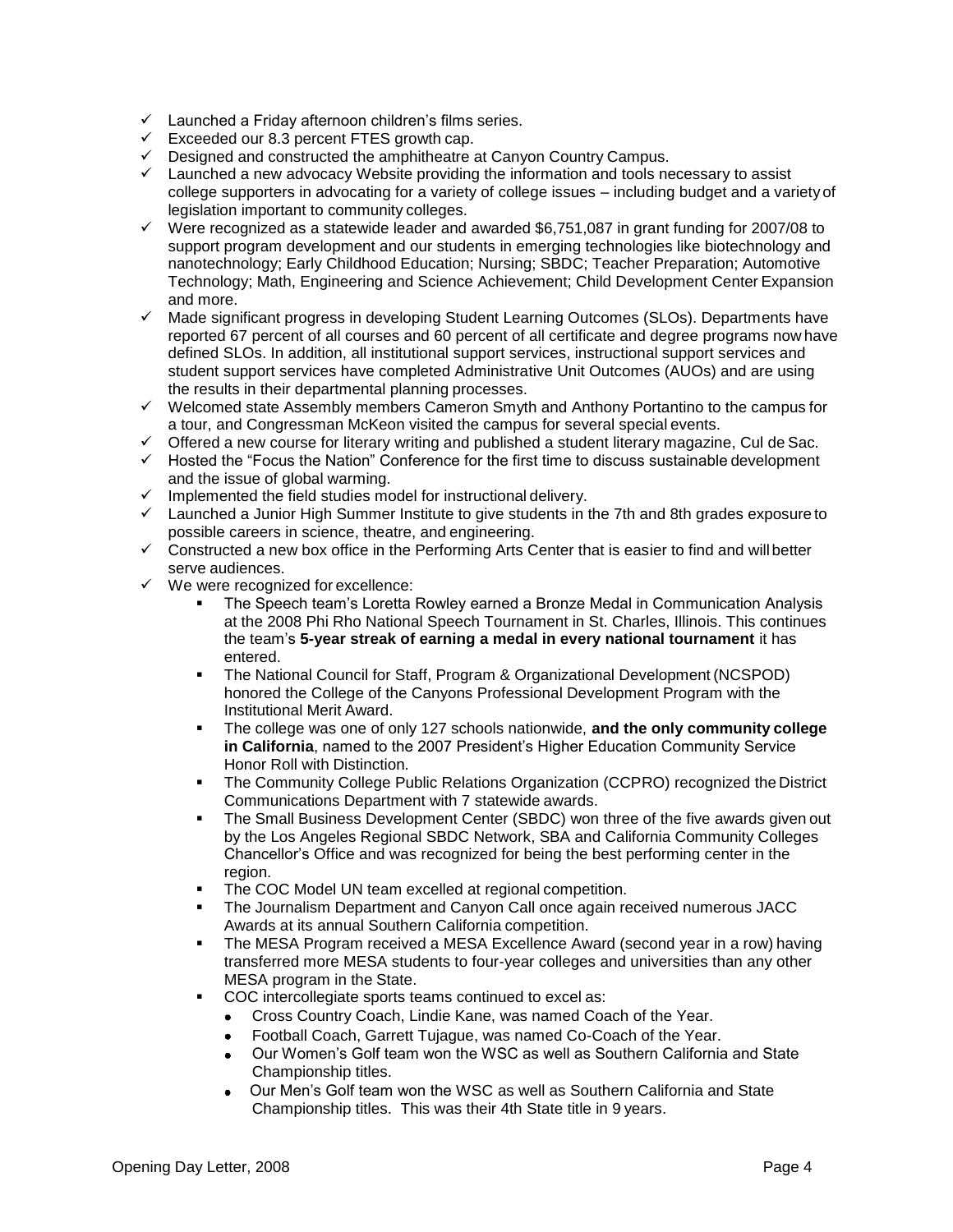Our men's Cross Country team brought home its first Western State Conference Title in school history.

**We Work As A Team –** It was an exciting year indeed and one that underscores the commitment to teamwork and partnership that marks everything we undertake together at College of the Canyons and enables us to continue fulfilling our goal to be a student-ready college. Noted Broadway conductor, arranger, and music supervisor, Eric Stern, observed that, "In creating and performing in a play, there is a sense of common purpose, of living something outside of yourself, of hauling to one common goal. All these different artistic disciplines are corralled into one purpose, and in the process, incredibly strong bonds have been created." Stern perfectly describes how we do what we do, day in and day out, at College of the Canyons - how we have developed bonds and relationships that enable us – as individuals, departments, informal teams and formal groups, and a college – to move forward with energy and enthusiasm year after year.

The COC team is extraordinarily strong, but individually each of you brings an amazing array of talents to the things we accomplish at the College. The combined effects of those talents have made substantial, creative, innovative, and important contributions to the community and enabled us to achieve an impressive state of student-readiness as a college. You have given of yourselves, shared your confidence and energy, and served as role models, confidants, and advisors to students and colleagues alike. In so doing, you have altered the quality of life of our neighborhoods, our businesses, and the students who chose us to help them achieve their goals. Working together, as a community, you have contributed to the amazing daily impact the college has on those around us. Because of that, our community sees this college as a place where they are welcome, a college that says "yes" instead of "no," and a place where they can come to achieve their dreams, regardless of their past experiences or current state of "college-readiness."

**We Are A Cut Above The Rest –** I believe that happiness comes from working at what we are good at and in ways that suit our capabilities. There is no more capable group of individuals than the team we have assembled at College of the Canyons. As a team, we have all created an environment that is responsive and forward thinking, open to new ideas and fueled by creativity, where achieving more than the expected is commonplace. I know each of you is aware of the part you have played. As you have done so, you have collectively built the foundation that is composed of principles, quality, integrity, commitment, a hope for the future, and character that sets COC apart from the rest. That character is evidenced by each of you day in and day out.

We possess these unique qualities at College of the Canyons, and we continually work together on common tasks - to influence the present and future; to create a legacy for others to build on; to make a difference and to inspire, support, and enable others to do the same. But, working together every day means more than just showing up. It involves listening to others, taking risks, having the self-confidence and belief in ourselves to venture out and get involved, sharing our new and unproven ideas with others, letting others see our dreams, and setting the standards a little higher. It means connecting our college community with other communities and figuring out how college departments can work together productively. It means caring, communicating, anticipating, and moving forward with enthusiasm and energy, and doing so with the confidence, support and spirit of each other. To me, that's what teamwork means and why COC is successful on a day-to-day basis. **Our uniqueness, our collective vision, and our commitment to delivery of excellence in everything we do** make an enormous difference in connecting with students and meeting their needs in the long run.

At College of the Canyons, each of you is encouraged and challenged to contribute your personal best, to add value, and to make the college the best it can be for everyone. Each of you at COC makes a difference every day. I continue to be swamped with phone calls, personal visits, cards, letters, emails and am even stopped on the street, in shops and restaurants by people telling me how someone at COC changed their lives. I don't have to tell you how wonderful that is and how grateful I am to each of you who commit and focus on making a difference in all you do.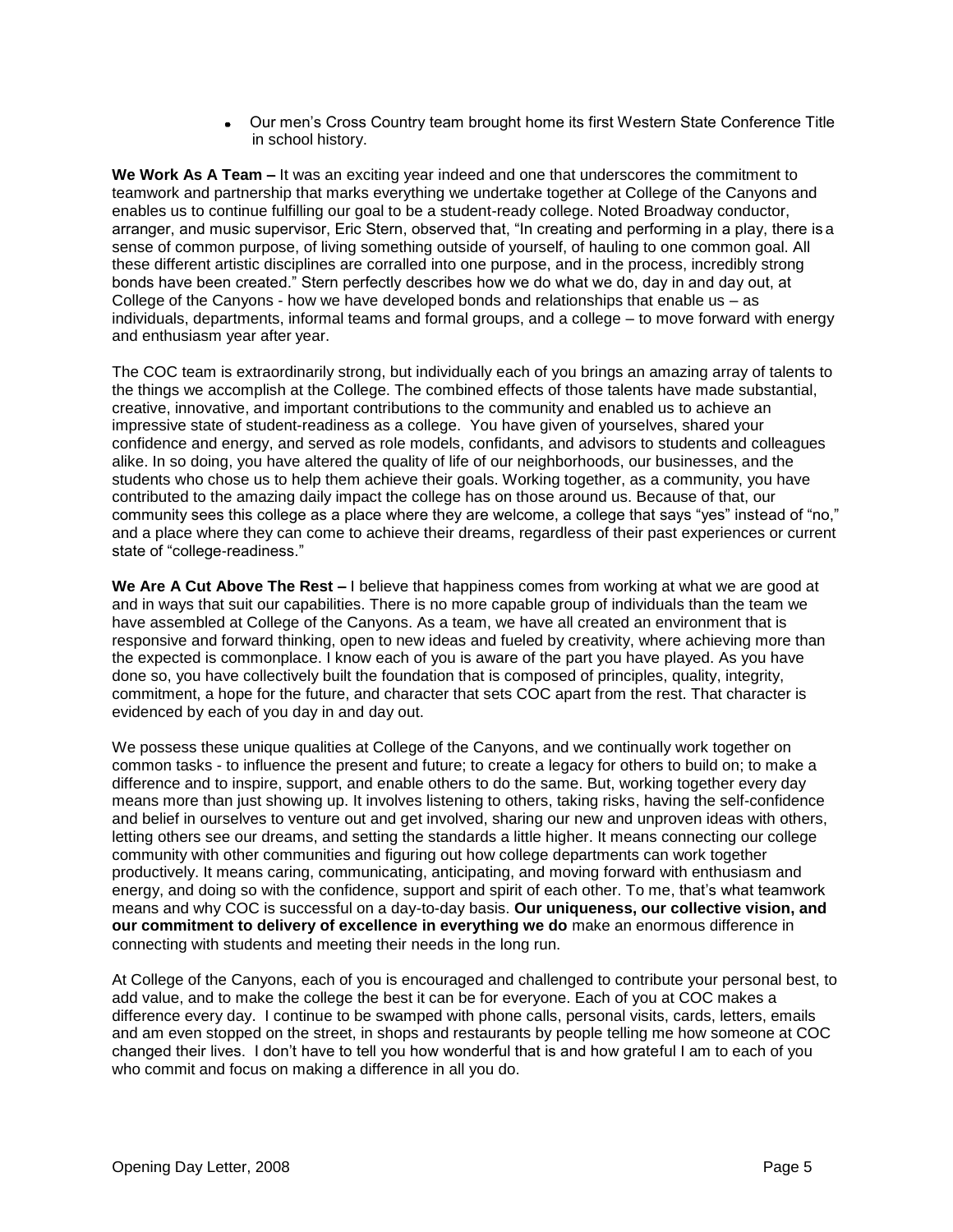What I appreciate most about COC, and you who choose to work here, is your dedication. Each day begins with a schedule and a predetermined plan of daily activities, but as the hours progress, the day unfolds and presents unexpected opportunities and challenges - just as in nature. There is always something to learn, to try, to add, to get involved in, to explore, to risk, to dream about, to contribute, and ways in which to invest one's personal interest, energy, and involvement for the good of the whole.

Whether you add humor, help solve a problem, help design an excellent solution, or keep going on a complicated goal and move a little bit closer toward success, every day the energy, activity, enthusiasm, and commitment that each of you brings to our college is amazing. You don't just go through the motions, you get the job done. You care about **how** you do **what** you do, but most importantly, you do it because you care about each of our students and each other.

**The Future Beckons –** As we move into the coming year, we have much to look forward to as we continue, "Advancing the Student-Ready College." We will:

- Break ground on the 19,000-square-foot **Media Arts expansion project**.
- Open the **Physical Education Expansion**, which features new classrooms, a sport court, and tennis courts.
- Finish designing the **Library/TLC Expansion project** and commence construction.
- $\checkmark$  Complete the installation of new signage to help students and visitors navigate our campuses.
- $\checkmark$  Pave a new parking lot at the Canyon Country Campus to accommodate more students.
- Launch intensive five-week, online classes under the auspices of the **GO! program** that will allow students to complete three to six transferable units in each mini-session.
- $\checkmark$  Implement intensive, five-week classes at both the Canyon Country and Valencia campuses as part of the **Personalized Accelerated Learning (PAL) program** for college success classes.
- $\checkmark$  Double the size of our non-credit offerings in ESL and Basic Skills.
- $\checkmark$  Establish a College Skills Task Force to design college-wide activities to promote our commitment to "Advancing the Student-Ready College."
- $\checkmark$  Move to multi-year scheduling to allow students to plan their educational futures.
- $\checkmark$  Continue developing new educational programs, including speech language pathology assistant, nanotechnology, instructional aide, with a special education emphasis, and human services, with options in gerontology, addiction studies, and general services.
- $\checkmark$  Enjoy and support the wonderful programming in our Performing Arts Center, featuring performances from our music, theatre, and dance departments; community performances such as the Symphony and Master Chorale; children's programming; the new Cabaret series; and of course, the headliners such as Art Garfunkel, Bill Medley of the Righteous Brothers, and Los Lobos!
- $\checkmark$  Finish designing the new two-story Student Services/Administration Building, which will replace the current facility when state funding is available.
- $\checkmark$  Advocate on the Budget to keep growth and COLA funding for the 2008 2009 Fiscal Year as proposed by the Conference Committee. We're approved for a 28 percent growth factor but it will also be deficited. However, we could be funded to grow by 12 to 14 percent of which we've already generated approximately a 7 percent carry forward from 2007-2008.
- Unveil a much-needed **renovation of the cafeteria** that features new serving spaces along with a teaching kitchen that will enable our Culinary Arts Department to expand and serve more students.
- Welcome the **Accreditation Visiting Team** for their evaluation of our campus and its activities.
- $\checkmark$  Launch a new three-year project funded by the National Science Foundation to recruit, mentor, and support Biology, Chemistry, Engineering and Mathematics majors.
- Participate in the **Book of the Year celebration** led by the English department. The COC family is being encouraged to read Khaled Hosseini's novel, *The Kite Runner,* about contemporary Afghanistan, and participate in a wide variety of literacy activities sponsored by the Los Angeles County Library, the City of Santa Clarita, and our own Performing Arts Center which is sponsoring a live reading of passages from this work on Sunday, February 22.
- **Finish construction of the University Center** and welcome additional four-year college and university partners, who will expand access to higher education in the Santa Clarita Valley by offering more degrees and programs.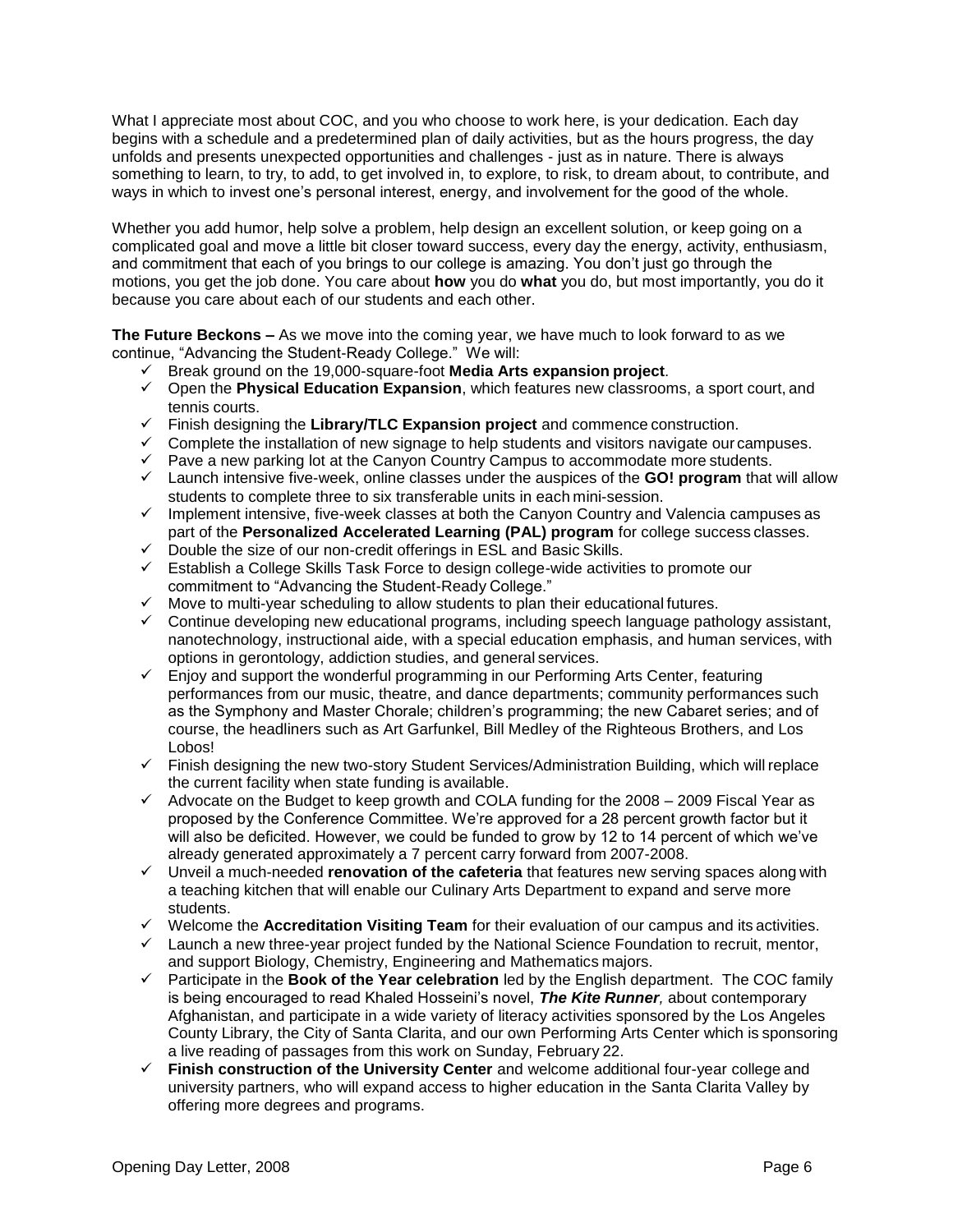- $\checkmark$  Launch new Career Technical Education classes, and expand existing ones, at the Canyon Country Campus with the addition of a new building. Automotive technology, construction management, landscape maintenance and management, land surveying, building inspection, construction technology (plumbing, electrical, building/carpentry), HVAC, alternative energy, and energy management classes will all be added.
- Finalize plans to build a **Public Safety Training Academy** in conjunction with Los Angeles County Fire Department at Del Valle.
- Establish a **Biotech Clean Room** on the Valencia campus.
- Finalize plans for the **Career Technology Education Center** on the Canyon Country Campus, where hands-on learning and training in the construction and automotive programs will be taught with an emphasis on green technology.
- $\checkmark$  Launched a College Ambassador Program.

These projects and initiatives, when completed, will provide additional access for students, add new options, contribute to the stimulating environment that typifies College of the Canyons, and add new substance to the meaning of Student Ready College. The ability to create new programs will enhance the already-outstanding reputation the College has earned for academic excellence, innovation, responsiveness, and integrity in the community. When students are asked: "What were the hallmarks of your experience at College of the Canyons?," they proudly cite reputation, accessibility, faculty expertise, access to relevant and cutting-edge technologies, and the caring attitudes of the faculty and staff.

This is high praise indeed! It is deserved, it is welcomed, and knowing that our efforts are appreciated by our key constituencies, it should motivate us to continue our pattern of excellence for many years to come

This year, I am confident that we will continue to do amazing things and make a difference in the lives of those who look to College of the Canyons for a myriad of reasons. I have no doubt we will continue to expand and connect our college community to other communities of learning, of working, of public service, of social service, and of resources in the Santa Clarita Valley and become more rooted in the strong foundation we have at College of the Canyons. I also have no doubt that the consequences of our decisions to do so will help us be more complete, fulfill our ever-changing leadership role in this community, and positively impact lives of our students.

We will do so without hesitation and with vision. We will see what **is** and will focus on what **can be**. "Chance favors the prepared mind," said Louis Pasteur, and our mindset at College of the Canyons is to not only determine what can be, but to bring it to reality. Many of you remember motivational speaker and photographer, Steve Uzzell, from his visit to our campus last year. His observation that "our eyes will only ever see what our mind is prepared to comprehend" takes Pasteur's idea one step further. He reminds us that our creativity is only limited by our collective imaginations – that the limits of what we can achieve are defined by how well our minds' eyes can focus on new horizons, new inventions, new innovations, and new ideas.

I believe that collectively here at College of the Canyons, we embody the ideas of Pasteur and Uzzell as we dare to dream about the impossible and then make it happen. This spirit is what makes COC a "cando" place and one of which I could not be more proud.

I am also reminded of another astute observation by Steve Uzzell that I frequently invoke when talking with other community college leaders about the uniqueness of College of the Canyons. Uzzell says, "When your horse dies, dismount!"

At College of the Canyons we are focused on doing the best we can and are always willing to "dismount" if we need to, to regroup, to respond to what's new and different, to abandon the comfortable trail if necessary, and to take a more challenging path if it will get us where we want to go. We have a propensity for taking risks and **a willingness to blaze new trails.** That contributes to our uniqueness and helps to explain why we are successful in so many areas.